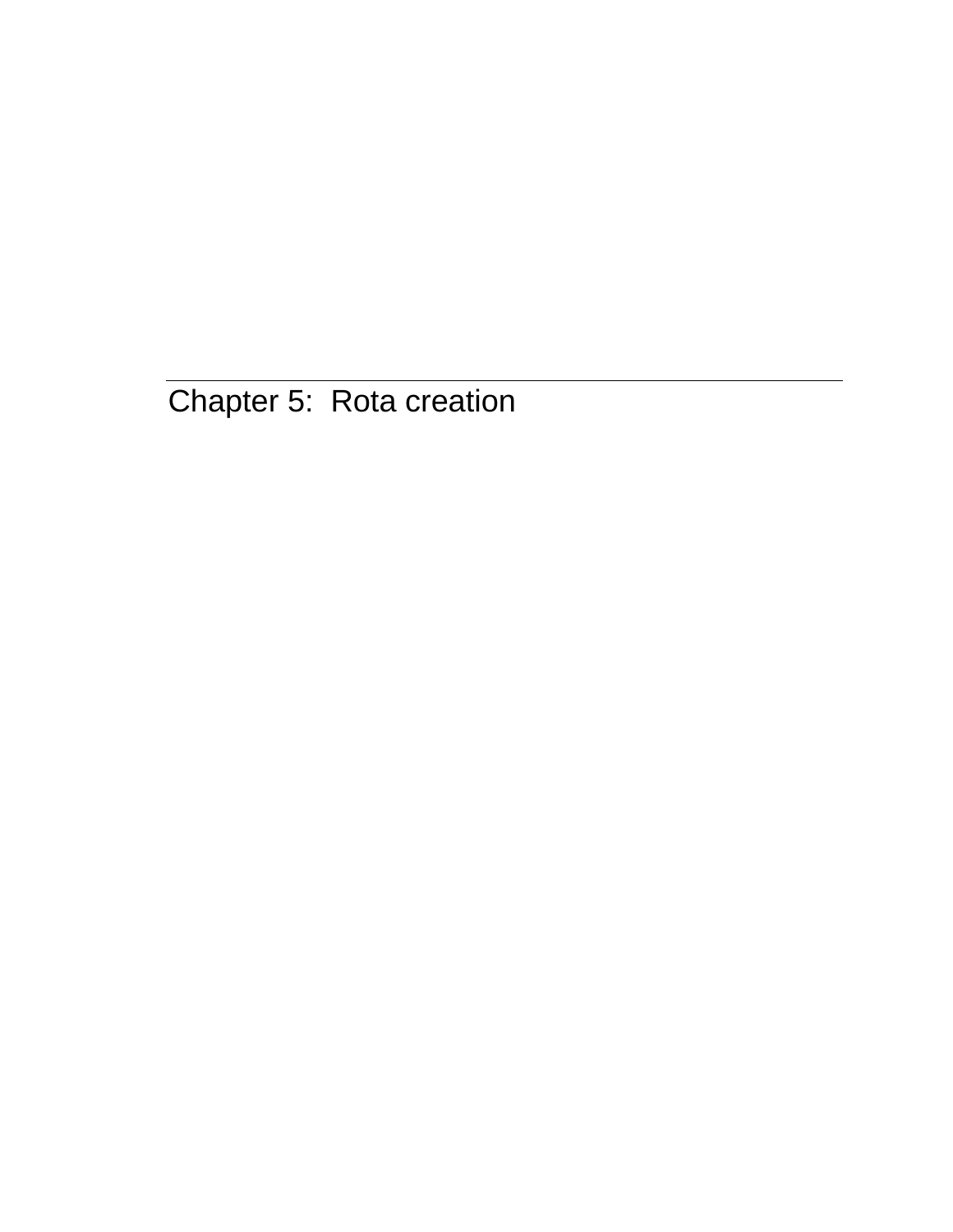## **How VDX creates a Rota for your request**

VDX passes **"To be Authorized"** requests to the VDX background processor to create a list of holding libraries (called a Rota) for request to be routed to.

- 1. **Collects locations** first DocFind collects locations from all targets that are a match for the ISBN, ISSN, or LCCN in the record. If there is no number in the record that has been submitted the VDX background processor cannot work with it to collect locations and a Rota does not get built.
- 2. **Sorts locations** next VDX background processor sorts the collected locations based on a profile for your library set up at the system administrative level. Geographic proximity is a factor in sorting rules.
- 3. **Sends request** If the Rota is successfully created the request is automatically sent to first location on the Rota. The status changes from **Idle** to **Pending** until a Responder takes action.

If the first library cannot supply, the request automatically routes to next library and so on until a lending library responds that it will supply the item or the request reaches the end of the Rota without being supplied.

Borrowing staff have nothing further to do until the item arrives from a supplier or request appears in the Work Queue "End of Rota" category.

#### **What if a Rota creation is not successful?**

If request does not meet requirements or a Rota is not successfully built, it remains **Idle** and the Authorization becomes **Check Manual.** It will need to be checked and further manipulated by library staff to get it going.

\*See "Idle/Check Manual request processing"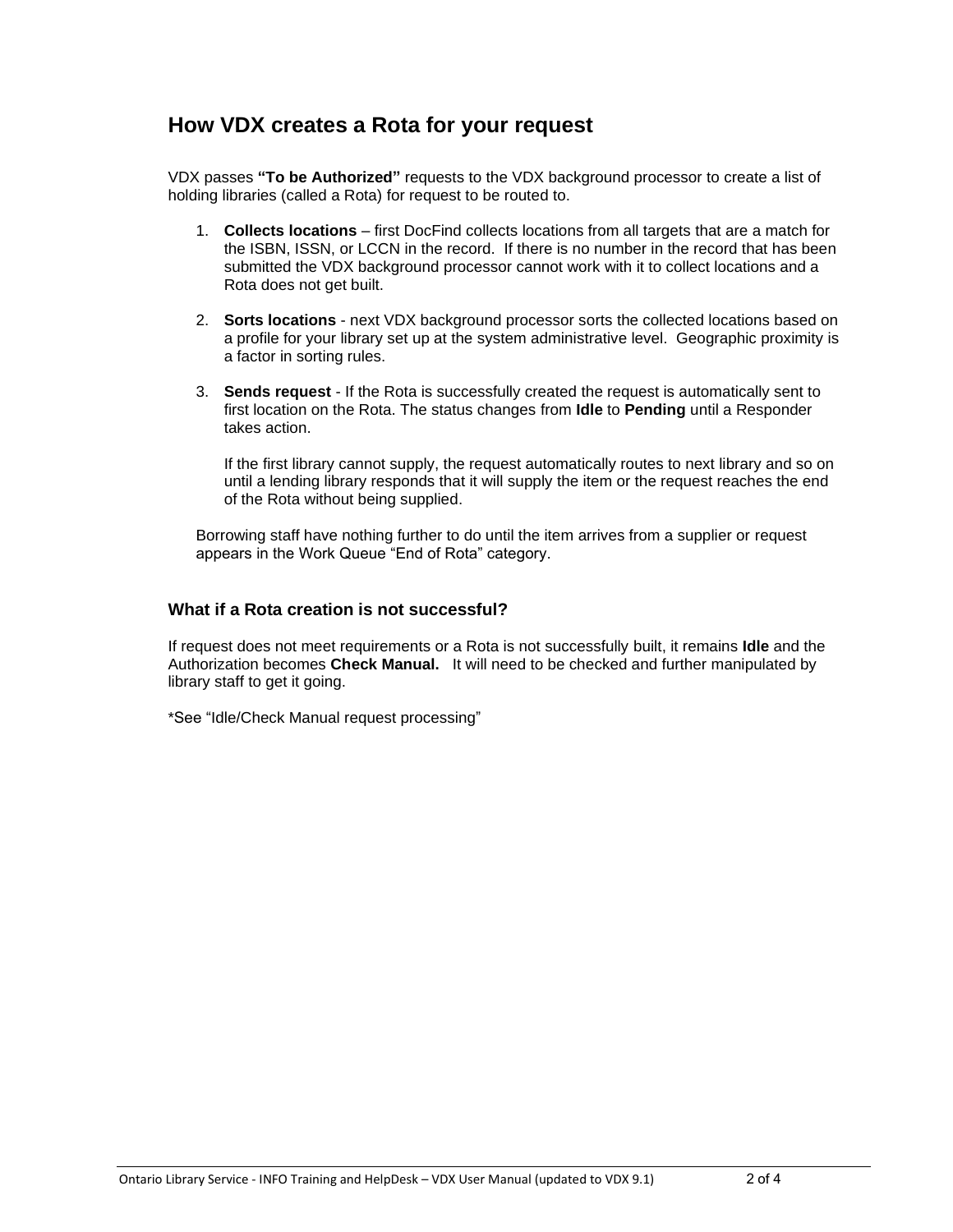## **No ISBN in record - so how do you get a Rota?**

Where there is a choice you would select a search result containing an ISBN. However, sometimes you only get search results for items that do not have an ISBN or ISSN. The VDX background processor will not build a Rota for these so the operator must take control and manually "create the Rota".

- 1. Select locations from Holdings "Available" column and use **Add** arrow to move them to Holdings "Selected" for Rota column.
- **2.** If you want to add additional known locations, use the "**Library symbol or location name"** search to enter a library name or symbol. Locations matching your search term will be displayed as "Found". Select the location(s) you want to add to the Rota and use **Add** arrow to move them to "Selected" selected for Rota column.

| Rota Details                     |                  |                       |                          |
|----------------------------------|------------------|-----------------------|--------------------------|
| <b>Holdings</b><br><b>Found</b>  |                  |                       |                          |
| Available                        |                  | <b>Selected</b>       |                          |
| Carleton Place - Main            |                  | Carleton Place - Main |                          |
| Petawawa - Main                  | Add<br>$R$ emove | Petawawa - Main       | ← Up<br>Ξ<br><b>Down</b> |
| Select All C Deselect All        |                  |                       |                          |
| Library symbol or location name: |                  | <b>Search</b>         |                          |

**Remember!** Never add branches, only centralized "Main" locations.

- 3. Before submitting the request, change Authorization Status to **Authorized.** 
	- You are taking control of the request by authorizing it to locations you have selected for the Rota.
	- Authorized requests bypass the VDX background processor so the request will not queue under Idle / Check Manual due to lack of an ISBN for Rota building.

| <b>Request Details</b>                   |  |
|------------------------------------------|--|
| <b>Authorisation Status   Authorised</b> |  |
| <b>Item Format</b> Book                  |  |

3. Select 'Request' button to submit. VDX will take the location(s) you selected to create the request Rota and engage the request with the first lender.